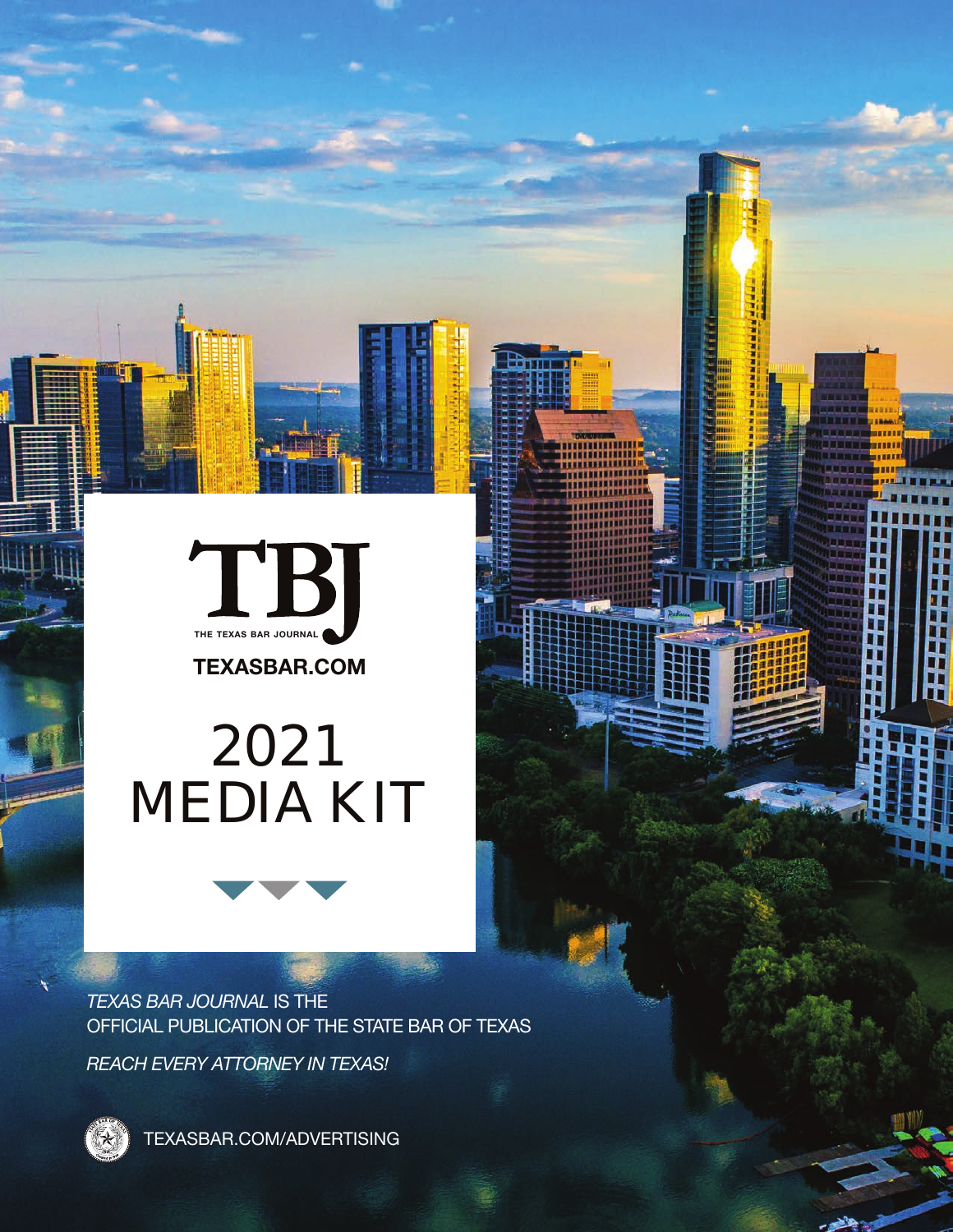### TBJ **THE TEXAS BAR JOURNAL**TEXASBAR.COM

### WHO ARE WE?

The *Texas Bar Journal* provides readers with invaluable information about the law.

We focus on current and relevant legal issues and trends that affect our members most.

The *Texas Bar Journal* is the official publication of the State Bar of Texas and the only publication that reaches every attorney in Texas.

## **STATISTICS**

• TBJ average monthly circulation **124,000**

#### **Jan. 1, 2019 – Dec. 31, 2019**

- texasbar.com average monthly page views **1,727,656**
- texasbar.com average monthly unique views **1,237,776**

### AUDIENCE REACH



Facebook **40,873** Followers



Twitter **31,360** Followers



Instagram **2,494** Followers



## SERVICES

- Print Display Advertising
- Lead Generation
- Advertorials
- Sponsored Blog Posts
- Podcasts
- Texas Legal Vendors
- Online Display Advertising

### CONTACT US

**Marketing Manager: Susan Brennan** Phone: (512) 427-1523 Email: susan.brennan@texasbar.com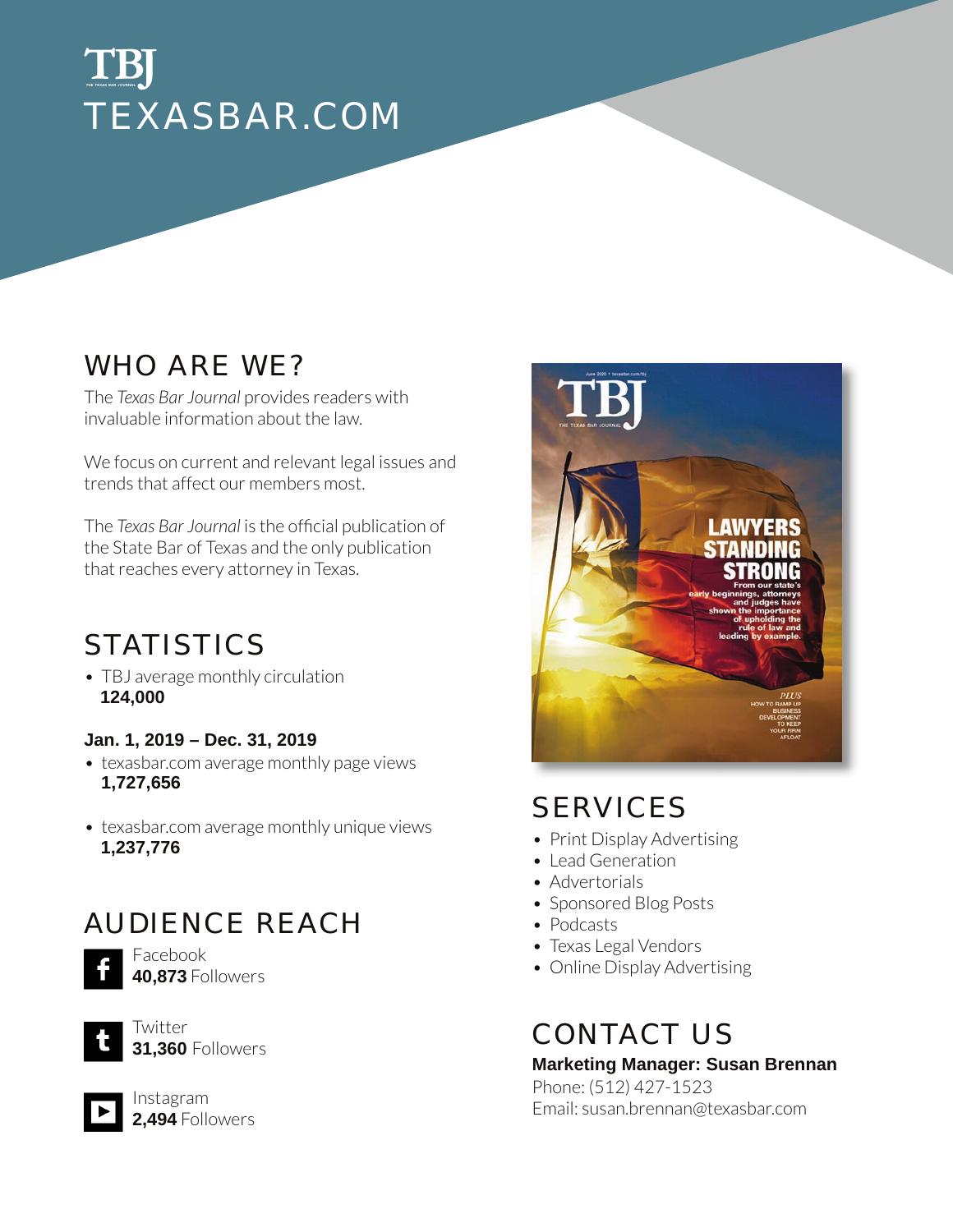## EDITORIAL CALENDAR **THE TEXAS BAR JOURNAL**

| <b>JANUARY</b>                                                                      | <b>FEBRUARY</b>                                                           | <b>MARCH</b>                                            |
|-------------------------------------------------------------------------------------|---------------------------------------------------------------------------|---------------------------------------------------------|
| <b>YEAR IN REVIEW</b>                                                               | <b>BLACK HISTORY MONTH</b><br><b>FROM A LEGAL</b><br><b>PERSPECTIVE</b>   | <b>WOMEN'S HISTORY MONTH</b>                            |
| SPACE DEADLINE 11/16/20                                                             | SPACE DEADLINE 12/14/20                                                   | SPACE DEADLINE 1/18/21                                  |
| COPY DEADLINE 12/4/20                                                               | COPY DEADLINE 12/28/20                                                    | COPY DEADLINE 2/5/21                                    |
| <b>APRIL</b>                                                                        | <b>MAY</b>                                                                | JUNE                                                    |
| ELECTION COVERAGE/TYLA<br>PROJECT/HOW THE PANDEMIC<br><b>AFFECTED YOUNG LAWYERS</b> | <b>HOW THE PANDEMIC</b><br><b>AFFECTED THE LEGAL</b><br><b>PROFESSION</b> | <b>SHORT STORY CONTEST/</b><br><b>NATURAL DISASTERS</b> |
| SPACE DEADLINE 2/15/21                                                              | SPACE DEADLINE 3/15/21                                                    | SPACE DEADLINE 4/19/21                                  |
| COPY DEADLINE 3/5/21                                                                | COPY DEADLINE 4/5/21                                                      | COPY DEADLINE 5/3/21                                    |
|                                                                                     |                                                                           |                                                         |
| <b>JULY/AUGUST</b>                                                                  | <b>SEPTEMBER</b>                                                          | <b>OCTOBER</b>                                          |
| PRESIDENT PROFILE/<br><b>DIVERSITY</b>                                              | <b>LEGISLATIVE UPDATE</b>                                                 | <b>ANIMAL LAW</b>                                       |
| SPACE DEADLINE 5/17/21                                                              | SPACE DEADLINE 7/26/21                                                    | SPACE DEADLINE 8/31/21                                  |
| COPY DEADLINE 5/31/21                                                               | COPY DEADLINE 8/6/21                                                      | COPY DEADLINE 9/7/21                                    |
|                                                                                     |                                                                           |                                                         |
| <b>NOVEMBER</b>                                                                     | <b>DECEMBER</b>                                                           |                                                         |
| <b>RETIREMENT</b>                                                                   | <b>CONSTITUTIONAL LAW</b>                                                 |                                                         |
| SPACE DEADLINE 9/27/21                                                              | SPACE DEADLINE 10/19/21                                                   |                                                         |
| COPY DEADLINE 10/5/21                                                               | COPY DEADLINE 11/8/21                                                     |                                                         |

TOPICS MAY CHANGE WITHOUT NOTICE.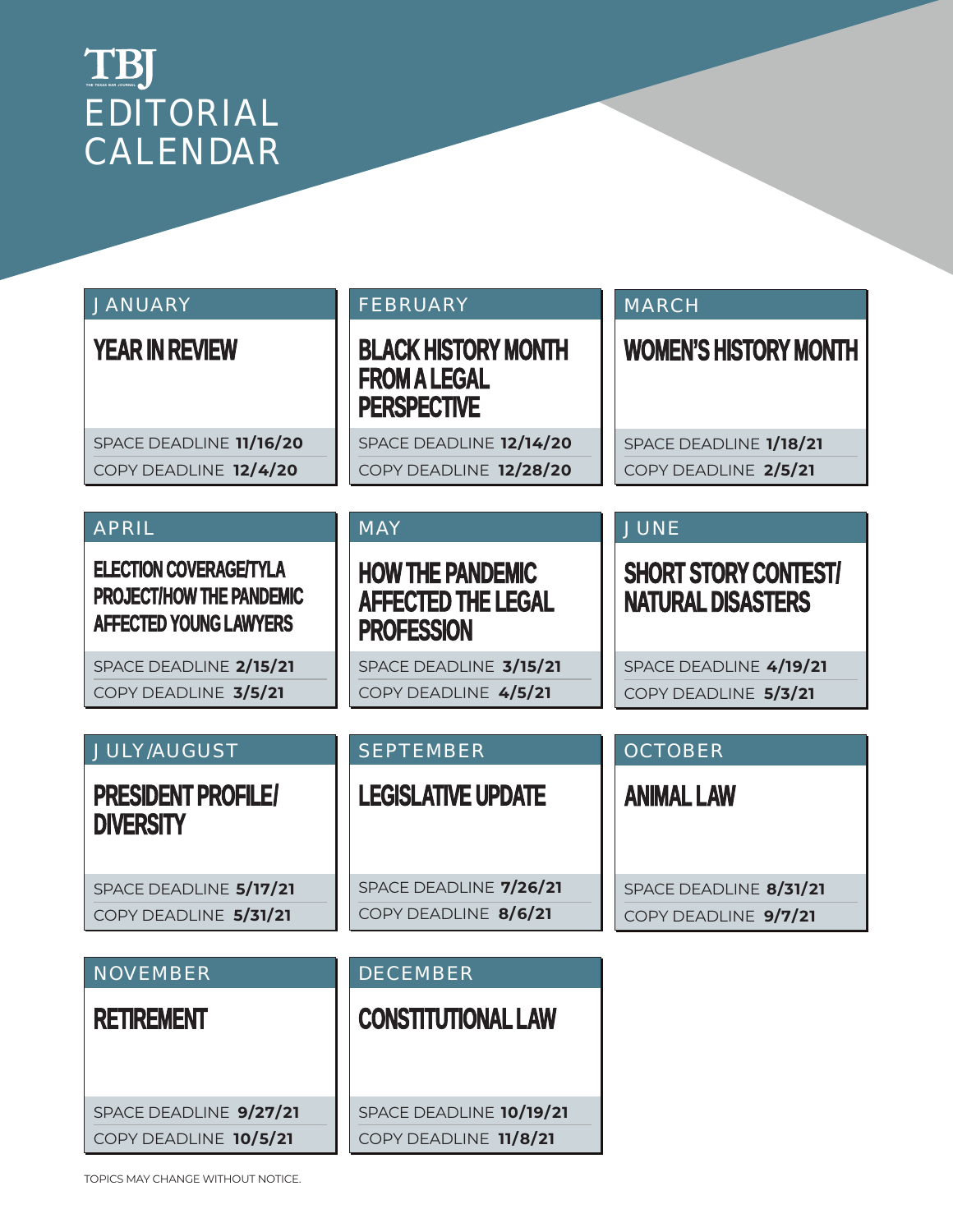## PRINT AD SIZES AND SPECS **THE TEXAS BAR JOURNAL**

#### AD SIZE REQUIREMENTS





Full Page 7"w x 10"h or 7.00"w x 10.00"h

One-Third Page (horizontal) 4 5/8"w x 47/8"h or 4.625"w x 4.875"h



Junior Page (digest) 4 5/8"w x 7"h or 4.625"w x 7.00"h



One-Fourth Page (vertical) 33/8"w x 4 7/8"h or 3.375"w x 4.875"h



Half Page (vertical)  $3^{3}/8"$ w x 10"h or 3.375"w x 10.00"h



One-Fourth Page (horizontal)  $7"w \times 2<sup>1</sup>/4"h$ or 7.00"w x 2.25"h



 $7"w \times 4\frac{7}{8"h}$ or

7.00"w x 4.875"h



One-Sixth Page (vertical)  $2^{1/8"w \times 4^{7/8"h}$ or 2.125"w x 4.875"h



Half Page (horizontal) One-Third Page (vertical)  $2^{1/8}$ "w  $\times$  10"h or 2.125"w x 10.00"h



One-Eighth Page (horizontal) 33/8"w x 21/4"h or 3.375"w x 2.25"h

**Bleed:** 8 5/8"w x 113/8"h or 8.625"w x 11.375"h **Trim:** 8 3/8"w x 107/8"h or 8.375"w x 10.875"h **Live/Safe Area:** 8 1/8"w x 105/8"h or 8.125"w x 10.625"h **Non-Bleed:** 7"w x 10"h or 7.00"w x 10.00"h

**Column widths:** 31/2"w or 3.50"w in two-column format; 21/8"w or 2.125"w in three-column format **Double page spread:** Non-Bleed, 147/8"w x 10"h or 14.875"w x 10.00"h; Bleed, 171/4"w x 113/8"h or 17.25"w x 11.375"h **Post cards and inserts:** Must have 3"h or 3.00"h flap. Flap must be scored or perforated and folded on top of copy.

#### ADVERTISING MATERIAL SPECIFICATIONS

The *Texas Bar Journal* is a process-color (CMYK) publication. All ads must be submitted in digital format using: **QuarkXpress** (include postscript screen/printer fonts and imported graphics), **Illustrator EPS** (convert all fonts to outline and include imported graphics), **Photoshop EPS**, or a high-resolution **Acrobat PDF** (embed all fonts and graphics). All color files must be CMYK with a resolution of not less than 300 dots per inch. Ad layout is the responsibility of the advertiser, although a basic black & white ad can be designed for a fee. Files may be submitted by email to **susan.brennan@texasbar.com**. All color files must be CMYK with a resolution of not less than 300 dots per inch in PDF or EPS format.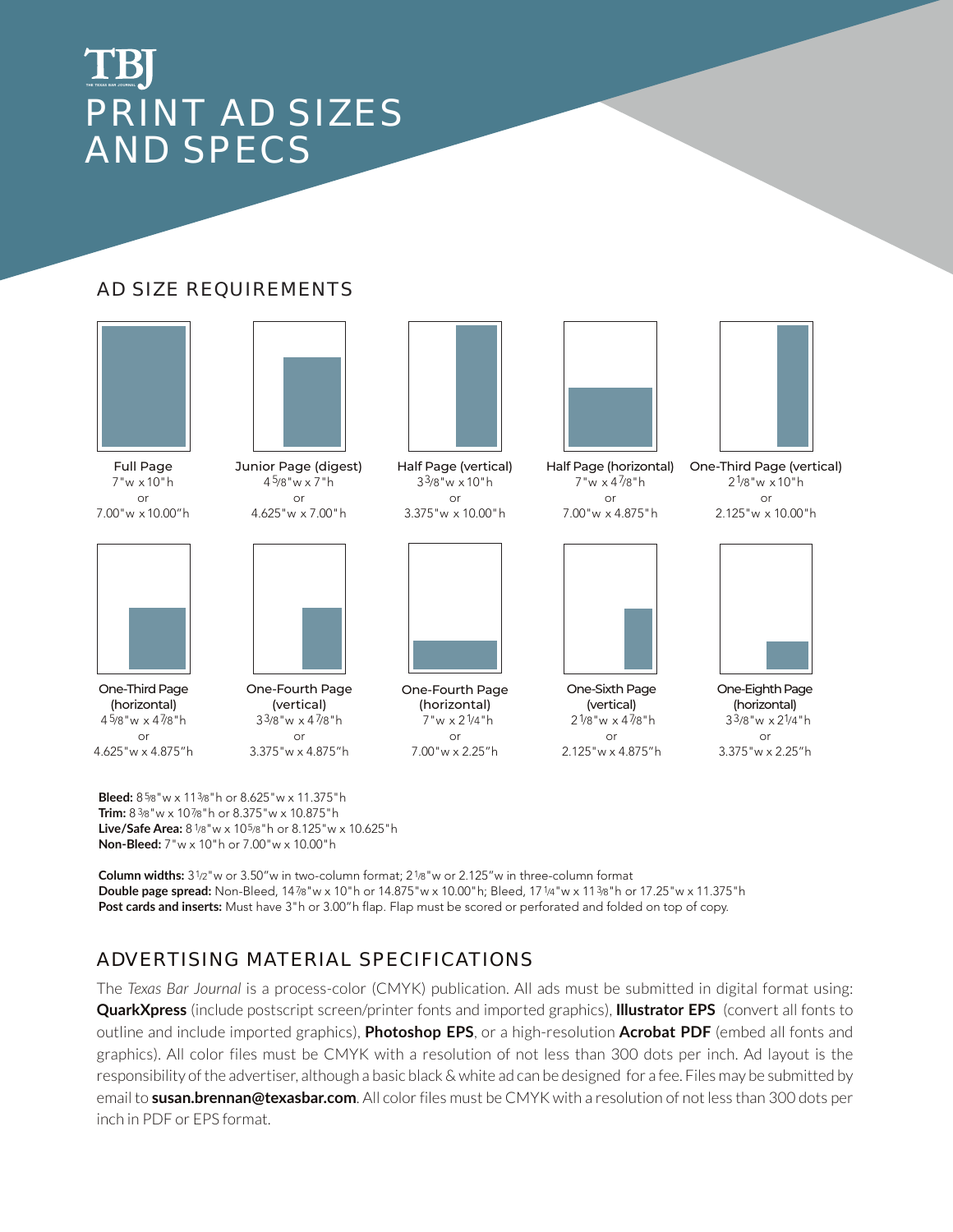### TBI **THE TEXAS BAR JOURNAL**PRINT RATES

#### RATE POLICY

Advertisers will be protected at their contracted rate for the duration of their contract. Contracts may be canceled with 30 days notice by either party. Advertisers may be short-rate billed if the contract rate has not been earned up to the date of cancellation. Cancellations are not accepted after published closing dates. Listed rates are gross and per month.

#### PAYMENT

First-time advertisers must make payment for the first insertion when advertising materials are submitted. Pre-invoices will be created, if necessary. Credit card authorization forms are also available using MasterCard, VISA, and American Express.

#### DISCOUNTS

Agency, 15%. Pre-payment of a yearlong contract, 2%.

#### INSERTS AND BELLY BANDS

Inserts and Belly Bands are available. Please inquire.

#### CLASSIFIED ADVERTISING

\$95 for 50 words; additional words \$2 each. For more information, call 512-427-1701 or email tbjclassifieds@texasbar.com.

| <b>Four Color*</b>              | 1x      | 3x      | 6x      | 11x     |
|---------------------------------|---------|---------|---------|---------|
| Full Page                       | \$4,445 | \$4,207 | \$3,990 | \$3,778 |
| Junior Page                     | \$3,814 | \$3,571 | \$3,395 | \$3,240 |
| 1/2 Page                        | \$3,592 | \$3,379 | \$3,245 | \$3,048 |
| 1/3 Page                        | \$3,141 | \$2,965 | \$2,769 | \$2,629 |
| 1/4 Page                        | \$2,707 | \$2,557 | \$2,437 | \$2,324 |
| Center Page Spread<br>(2 Pages) | \$7,856 | \$7,411 | \$7,043 | \$6,686 |
| IFC & IBC                       |         |         | \$4,347 |         |
| Back Cover                      |         |         | \$5,134 |         |

| <b>Black &amp; White*</b> |         |         |         |         |
|---------------------------|---------|---------|---------|---------|
|                           | 1x      | 3x      | 6x      | 11x     |
| Full Page                 | \$3,302 | \$3,074 | \$2,883 | \$2,691 |
| Junior Page               | \$2,557 | \$2,438 | \$2,287 | \$2,153 |
| 1/2 Page                  | \$2,340 | \$2,256 | \$2,137 | \$1,956 |
| 1/3 Page                  | \$1,853 | \$1,837 | \$1,661 | \$1,547 |
| 1/4 Page                  | \$1,568 | \$1,428 | \$1,175 | \$1,123 |
| 1/6 Page                  | \$1,195 | \$1,113 | \$1,056 | \$1,004 |
| 1/8 Page                  | \$988   | \$916   | \$864   | \$818   |

| <b>Law Firm Announcements*</b> | 1x      | 3x      | 6x      | 11x     |
|--------------------------------|---------|---------|---------|---------|
| Full Page                      | \$2,448 | \$2,303 | \$2,194 | \$2,091 |
| 1/2 Page                       | \$1,816 | \$1,682 | \$1,630 | \$1,522 |
| 1/3 Page                       | \$1,496 | \$1,387 | \$1,283 | \$1,211 |
| 1/6 Page                       | \$1,051 | \$895   | \$807   | \$787   |

*\*Add \$95 for Specified Position*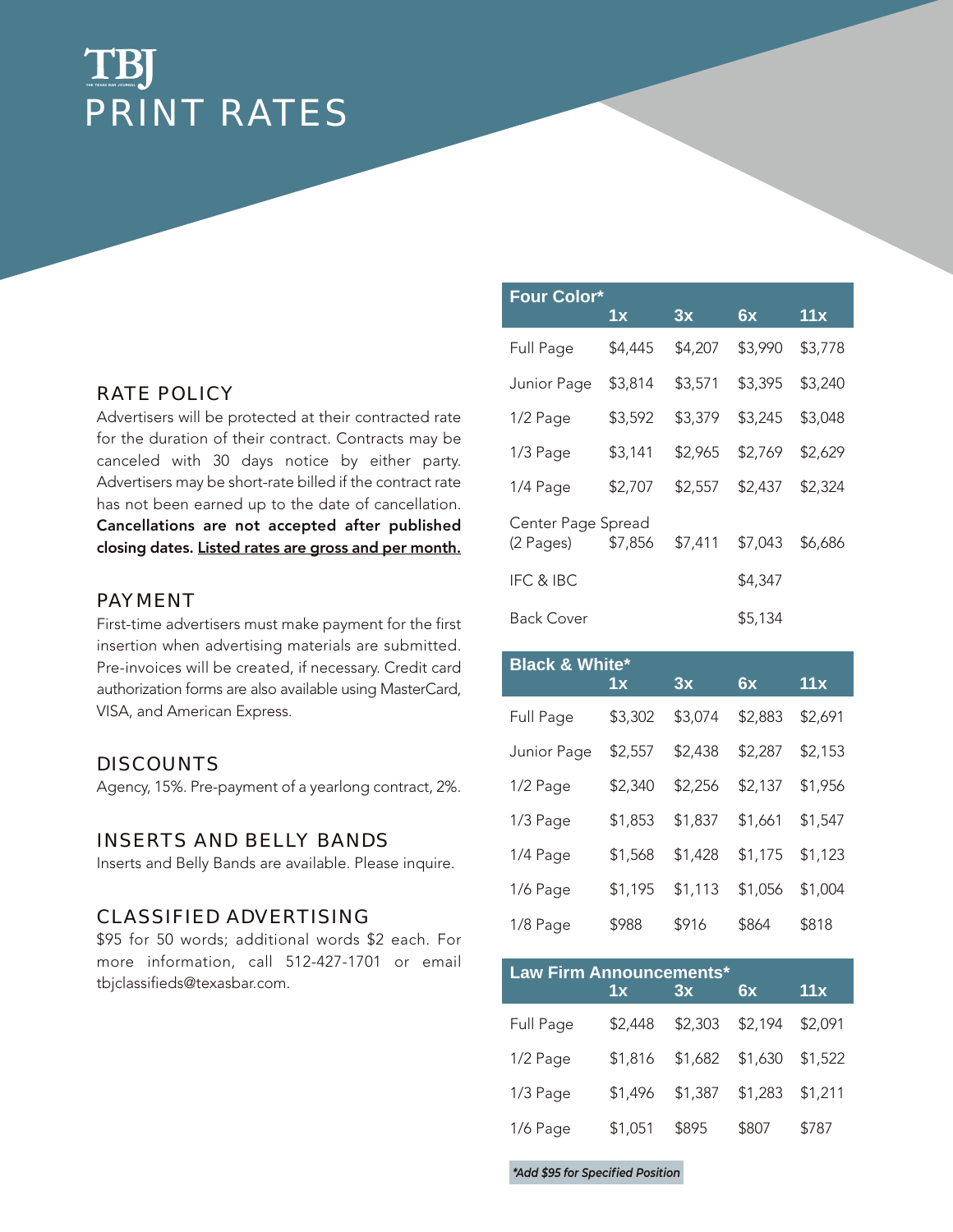# ADVERTORIALS **THE TEXAS BAR JOURNAL**

#### THE ADVERTORIAL: THE ORIGINAL "CONTENT MARKETING" IDEA

#### **Present your expertise to the readers of the Texas Bar Journal.**

This full page ad features 475 words educating attorneys in your subject matter. You may describe a useful product, explain an important topic, or demonstrate your industry knowledge.

#### **What's included in your Advertorial**

You provide the 475-word article, your color photo, and company logo. All editing, design, and production is included. Our production department fits the copy to the Advertorial template and adds an art element to enhance the page.

#### **When to publish your Advertorial**

Any monthly issue of the *Texas Bar Journal* is appropriate to place your Advertorial. Please refer to page 2 for the complete editorial calendar.

#### **How to write your Advertorial**

The Advertorial is meant to be positioned as a source of information for attorneys, not a commercial for you. This is the original "content marketing" idea. Your Advertorial should read like an informative article written by an expert on the subject, without any direct reference to your company or product in the body of the copy. The opportunity is to position you and your company as a resource, without adding a commercial bias. We provide your credentials, contact information, and photo in the bottom box. The Advertorial, when presented in this manner, lends credibility to you and your firm as a resource and positions you as a valuable partner.

#### TEXAS BAR JOURNAL ONLINE

The content of the each issue of the *Texas Bar Journal*, including ads and Advertorials, is posted monthly as the digital edition on the State Bar website, texasbar.com/tbj, as well as delivered in html files on the website and via social media. Website and email addresses in all ads and Advertorials appear as live links.

#### DEADLINES

Please refer to the editorial calendar on page 2 for space and copy deadlines.

#### ADVERTORIAL SPECS

*Please provide* **Article:** 475 words, Word document **Company Logo:** File format should be a jpg, eps, or tiff file **Photo:** Your high-resolution color head shot. File format should be a jpg, eps, or tiff file **Contact Box:** Your title, email, address, phone number

#### **COST**

Size: Full page only One Month: \$5,000 Three Months: \$4,500 per month Six Months: \$3,500 per month Eleven Months: \$3,000 per month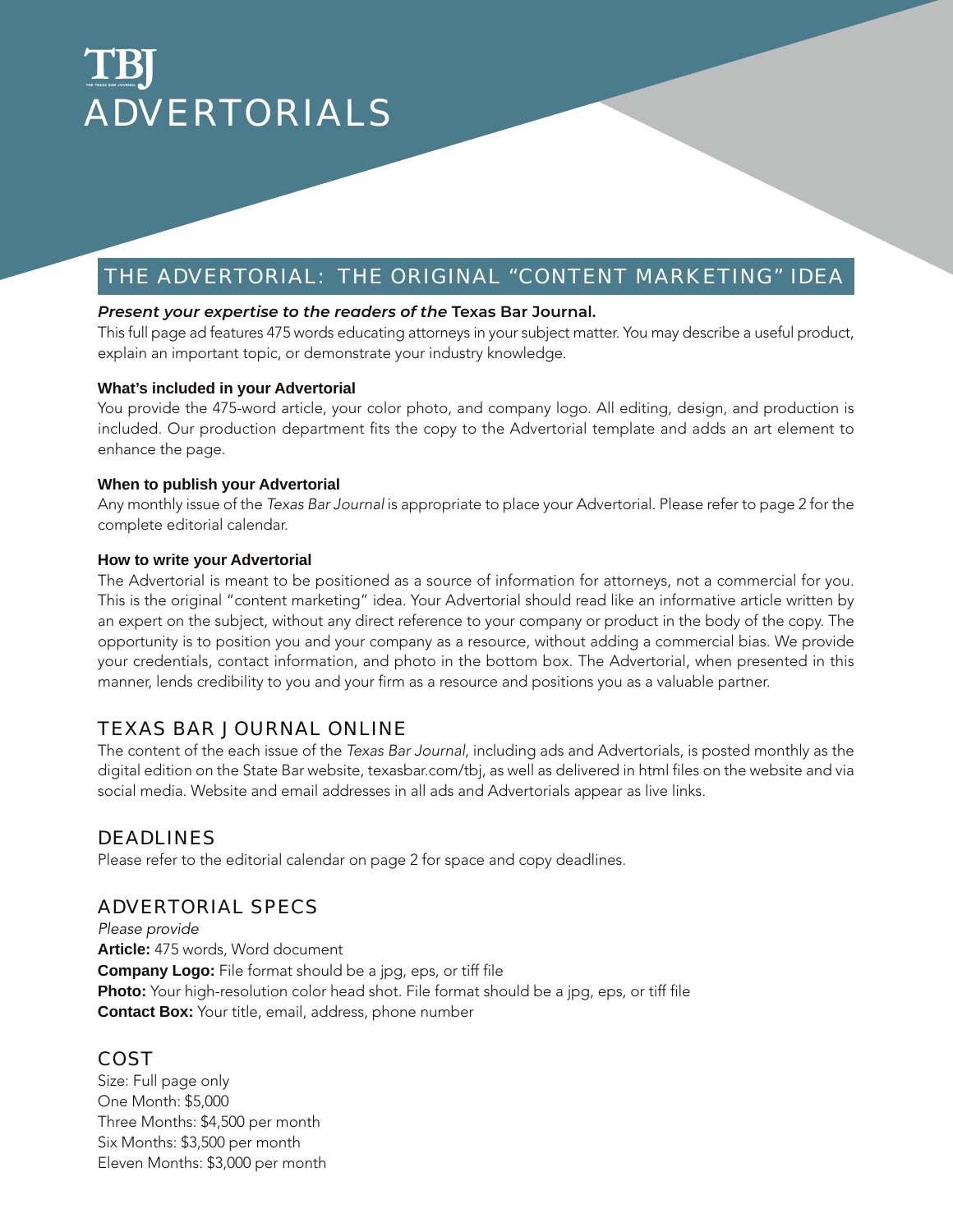## TEXASBAR.COM DIGITAL RATES AND SPECS

| <b>PLACEMENTS</b>                                                                            | <b>UNIT</b>                                               | <b>SPECS</b>                                                         | <b>NET CPM</b>                          |
|----------------------------------------------------------------------------------------------|-----------------------------------------------------------|----------------------------------------------------------------------|-----------------------------------------|
| <b>RUN OF SITE (ROS)</b>                                                                     | Leaderboard<br>Rectangle<br>Skyscraper<br>Small Rectangle | $728 \times 90$<br>$300 \times 250$<br>$160 \times 600$<br>180 x 150 | \$20<br>\$23<br>\$15<br>\$700 per month |
|                                                                                              | Text Ad (MY BAR PAGE ONLY)                                | \$500 per month                                                      |                                         |
| <b>TEXAS BAR BLOG</b>                                                                        | Leaderboard<br>Rectangle                                  | $728 \times 90$<br>$300 \times 250$                                  | \$500 per month<br>\$550 per month      |
| TYLA (TEXAS YOUNG LAWYERS ASSOCIATION)                                                       | Rectangle                                                 | $325 \times 254$                                                     | \$500 per month                         |
| <b>JOB FLASH EMAIL</b><br>(SENT TWICE A MONTH TO OVER 95,000 ATTORNEYS)                      | Rectangle<br>Leaderboard                                  | $300 \times 250$<br>$728 \times 90$                                  | \$2,500 per month<br>\$2,500 per month  |
| <b>PRESIDENT'S PAGE</b><br><b>E-NEWSLETTER</b><br>(EMAILED ONCE A MONTH TO 95,656 ATTORNEYS) | Skyscraper                                                | $160 \times 600$                                                     | \$2,500 per month                       |

#### TEXAS LEGAL VENDORS

*Advertising Rates* **12 Months** - \$100 PER MONTH **6 Months** - \$125 PER MONTH **3 Months** - \$150 PER MONTH

*Advertising Specifications* Please provide the information below when submitting an ad.

**Logo Sizes:** 188 x 69, 137 x 49, 162 x 58, 80 x 80

**Text:** 50 words of copy. Name of business, address, phone number, Facebook, Twitter, LinkedIn, web address, email address, special offers, links to white papers.

#### SPECIFIED SECTIONS AND SPECS

Add 30% to regular CPM rates when requesting space in a specific section of the website. Provide linking URL instructions for each ad unit. Roadblocks available. Please inquire about availability and pricing. File formats accepted include JPEG and GIF. Maximum file size 40K.

#### AD RATES AND IMPRESSIONS (CPM = COST PER THOUSAND)

Impressions refer to the number of times a potential customer sees your advertisement or sales copy. A web banner that has 45,000 impressions has been seen by 45,000 people. For example, 45,000 impressions x \$20 CPM = \$900 monthly investment.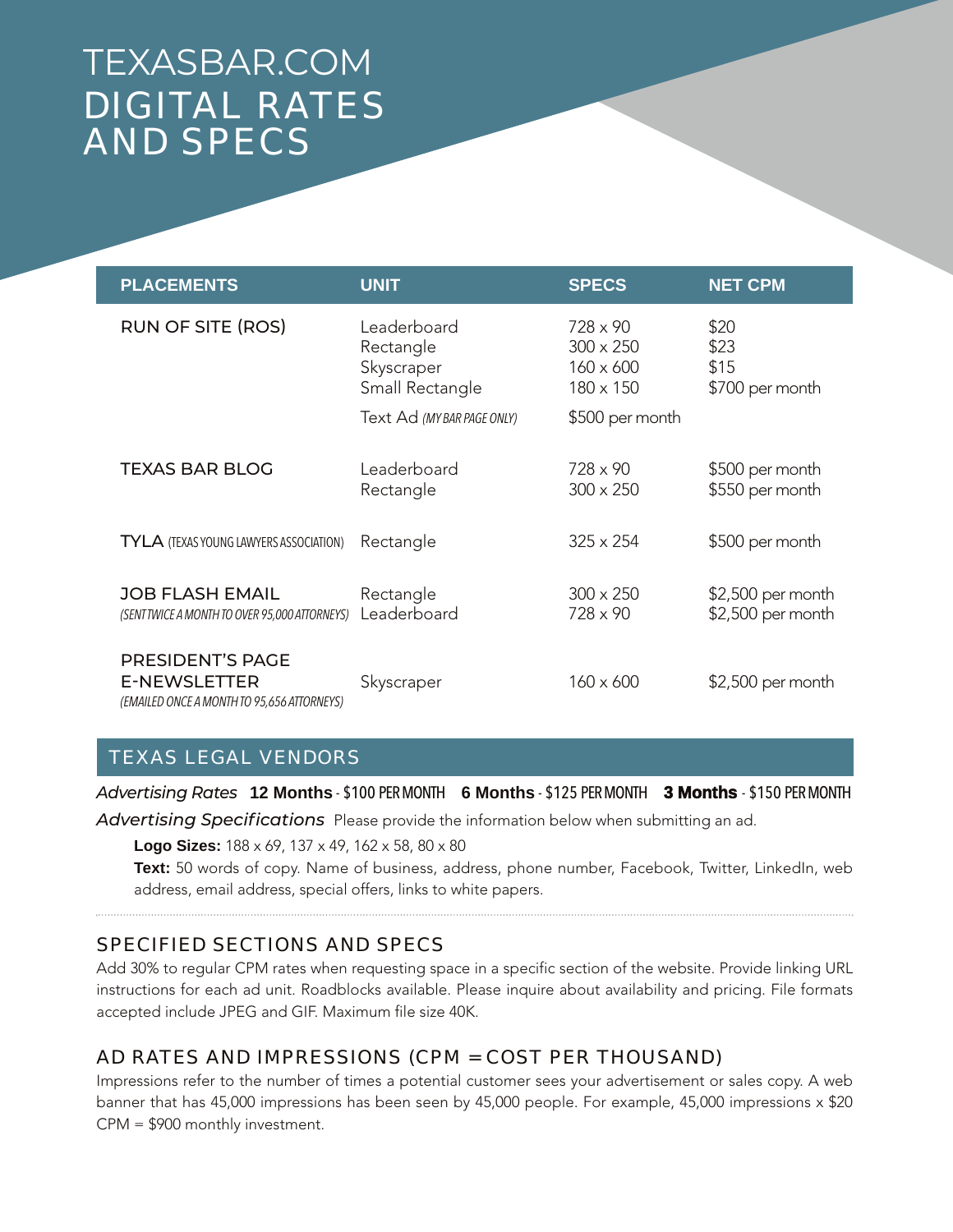## TEXASBAR.COM SPONSORED BLOG POSTS

#### SPECS FOR SPONSORED CONTENT ON TEXAS BAR BLOG

**TYPEFACE:** Fonts and sizes are determined by the blog format. Submit sponsored content in a Word document, which will be automatically formatted upon upload.

**LENGTH:** Sponsored content blog posts should be no longer than 600 words. Sponsored content blogs, just as editorial posts, may be subject to a "Continue Reading" hyperlink, which limits the amount of words/content that appear on the main blog roll to reduce the amount of scrolling required to see the next post.

**HEADLINE:** All headlines will begin with the label "Sponsored Content." *Example:* Sponsored Content: Firm Central blends old-school expertise with new legal talent

**BODY:** Article should be informative and provide readers with resources and information.

**PHOTO/ARTWORK:** Photos can be incorporated into the body of the post in the left-hand top position. Please be sure that you are using copyright free images, stock images, or images that you have permission to use. Photos should be in a JPEG format.

**LOGO/CONTACT:** Small logos can be uploaded to appear at the end of the post, similar to an author credit. Logos should be in a JPEG format. Website URLs and phone numbers should be included in text to accompany the logo.

*Example:* XYZ Company is awesome. For more information, go to xyzcompany.com.

**FREQUENCY:** Sponsored content is posted to the blog on Mondays and Wednesdays. It will be the first post in the blog roll and will continue to move down as new content is posted.

**LOCATION:** Sponsored content will run as the top/first position for at least one day and then move down as new content is posted.

**COST:** \$450 per post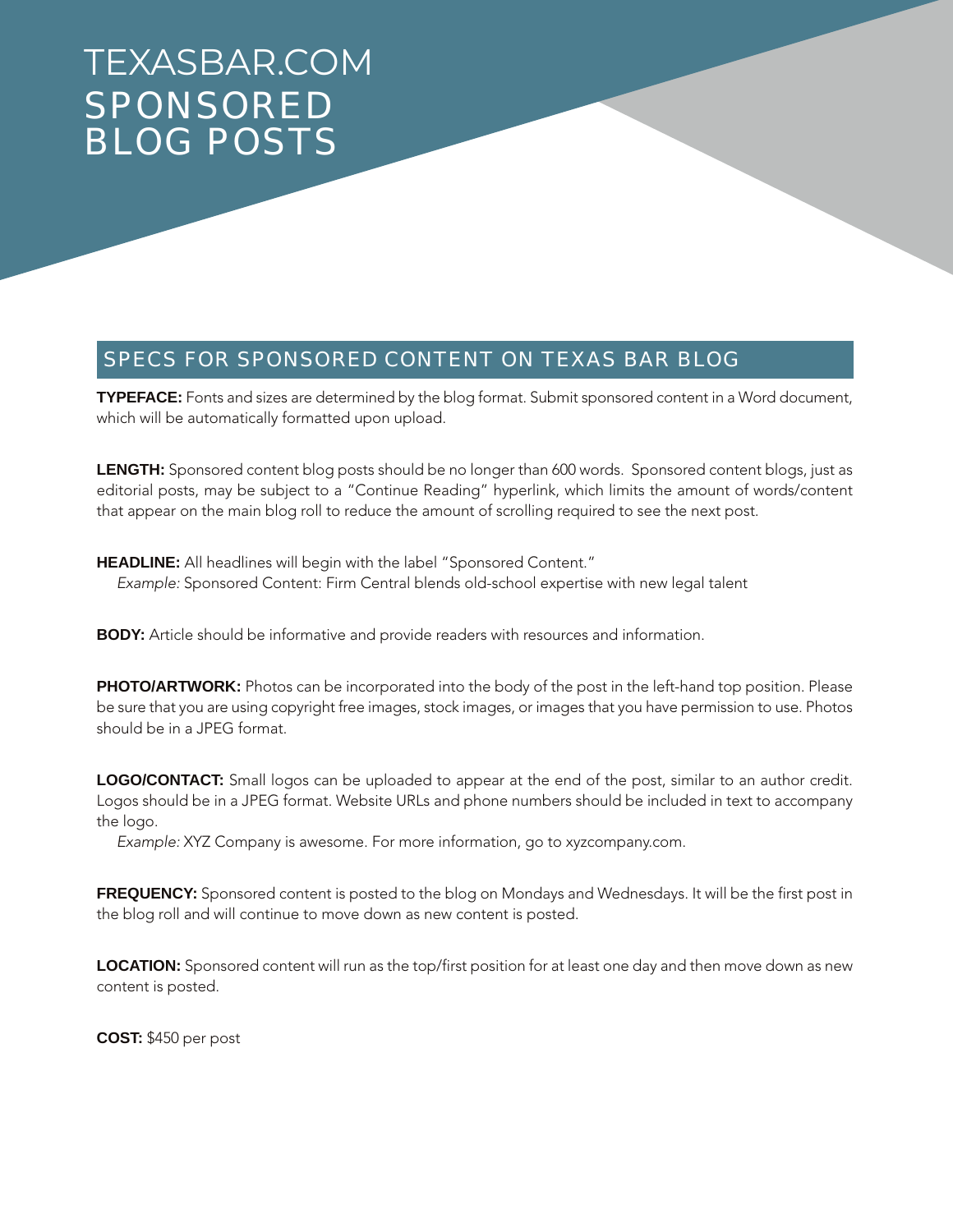## TEXASBAR.COM KNOWLEDGE **CENTER**

#### CONTENT MARKETING AND LEAD GENERATION PROGRAM OPTIONS

| <b>INTEGRATED 'STORE FRONT'</b>                                                           |                 |
|-------------------------------------------------------------------------------------------|-----------------|
| Hosting and maintenance of branded "store front"<br>for archiving content on texasbar.com | <b>YFS</b>      |
| # of Landing Pages ("LP") included to promote<br>a Resource or Asset                      | $(1)$ Asset / Q |

| <b>ONLINE AND EMAIL MARKETING</b>                                               |               |
|---------------------------------------------------------------------------------|---------------|
| Resources linked on "Knowledge Center" page                                     | YFS           |
| Banners included in Medium Rectangle,<br>Skyscraper and Leaderboard Run of Site | <b>YFS</b>    |
| Resources included in "Knowledge Center Recap"<br>multi-offer eNewsletter       | $(1)$ KCR / Q |

| <b>TRACKING AND MONITORING</b>                                                 |     |
|--------------------------------------------------------------------------------|-----|
| 24*7 access to "Client Dashboard" to track<br>and monitor campaign performance | YFS |

#### **COST PER LEAD**

- Commitment up to 50 leads \$50 cost per lead \$2,500
- Commitment up to 100 leads \$42.5 cost per lead (15% discount) \$4,250
- Commitment up to 200 leads \$35 cost per lead (30% discount) \$7,000

Lead details require first and last name, email and phone number. Company name optional. You only pay for the leads received, with name, email and phone number. The campaign must provide instant access to educational and/or informational content. There is no minimum guarantee. Additional lead fields are \$10/field/lead.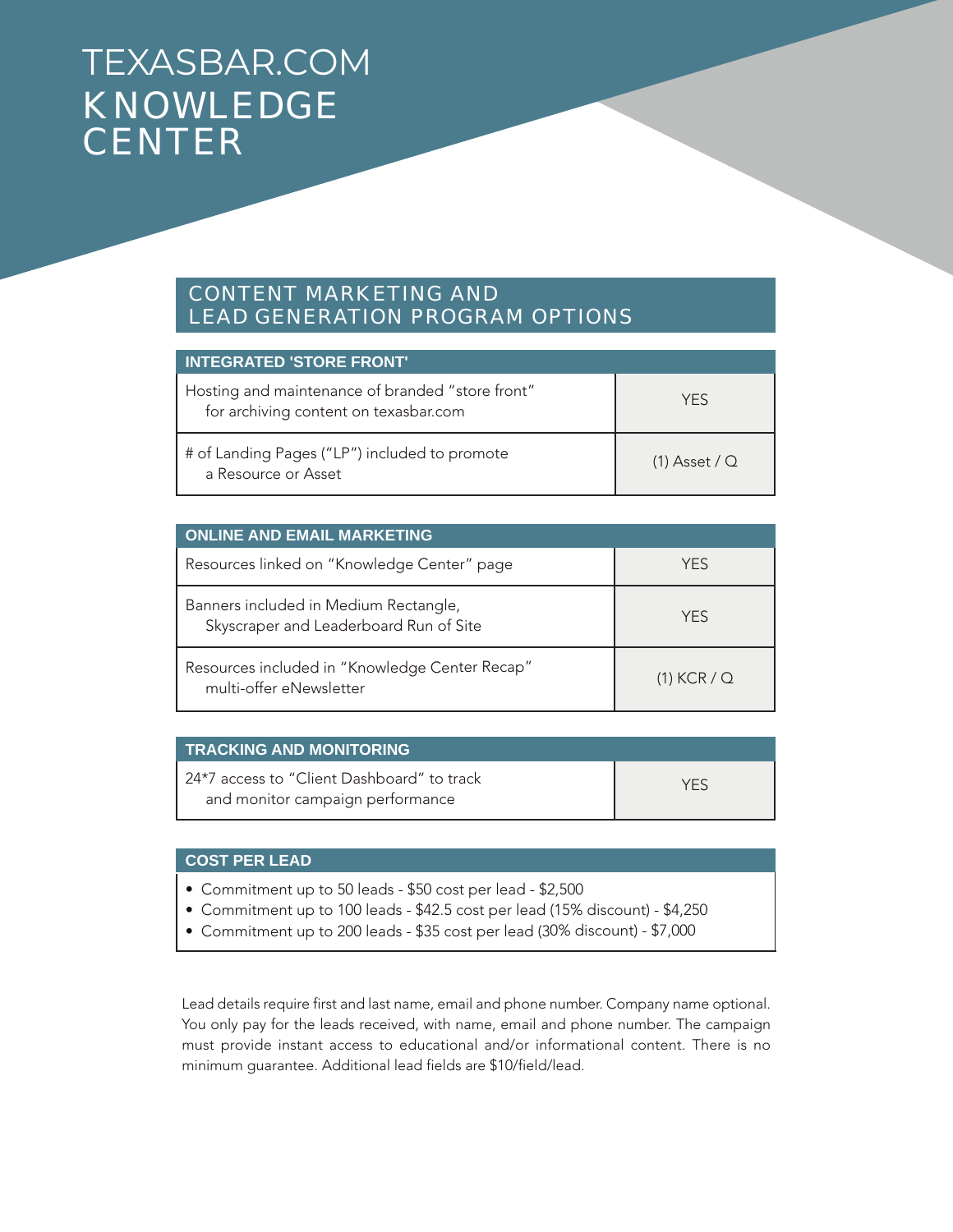## TEXASBAR.COM STATE BAR OF TEXAS PODCAST – LEGAL TALK NETWORK

#### SPECS FOR SPONSORED PODCAST

The *State Bar of Texas Podcast* is a monthly show featuring news and discussions relevant to the legal profession, from the latest industry trends and caselaw to practice tips and State Bar programs. Host Rocky Dhir, attorney and CEO of Dallas based Atlas Legal Research, invites thought leaders and innovators to share their insight and knowledge on what matters to practitioners.

As a sponsor you will receive:

- Inclusion in one 30-minute podcast episode per month
- 30-second Mid-Roll commercial (host read) in each episode
- Post-Roll thank you in each episode, i.e., "this podcast is brought to you thanks to the generous support of...."
- Twitter thank you for each episode by @LegalTalkNet
- Logo with Link on Legal Talk Network State Bar of Texas show and episode pages
- Company Description with link on Legal Talk Network sponsors page

Sponsor will provide:

- 600x180 logo (vector file)
- 70-word script for the 30 second commercial
- Social Media Handles (Twitter/Facebook)
- 90-word product/company description

#### COST

Six Months: \$1500 per month Twelve Months: \$1150 per month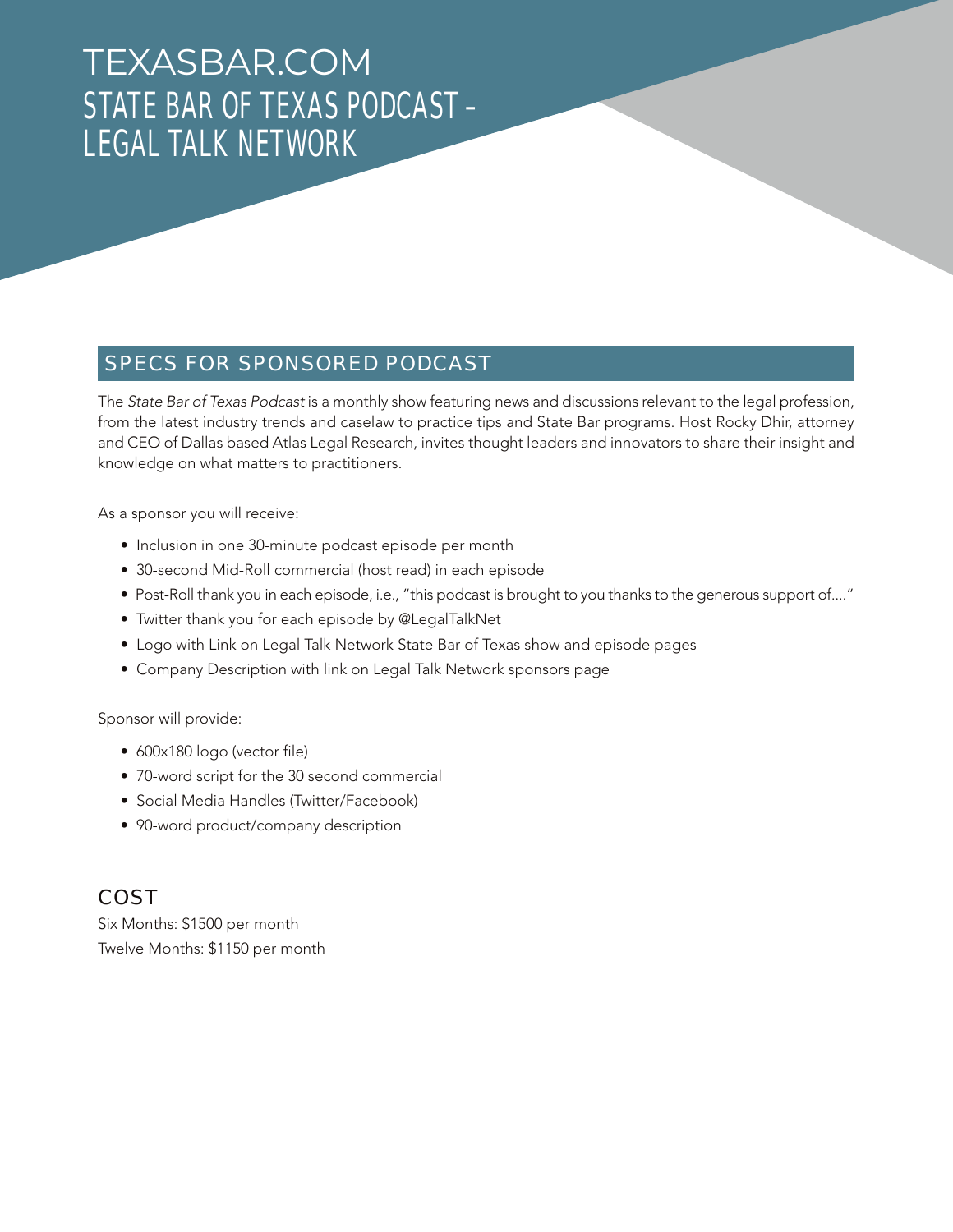

# REACH EVERY ATTORNEY IN TEXAS